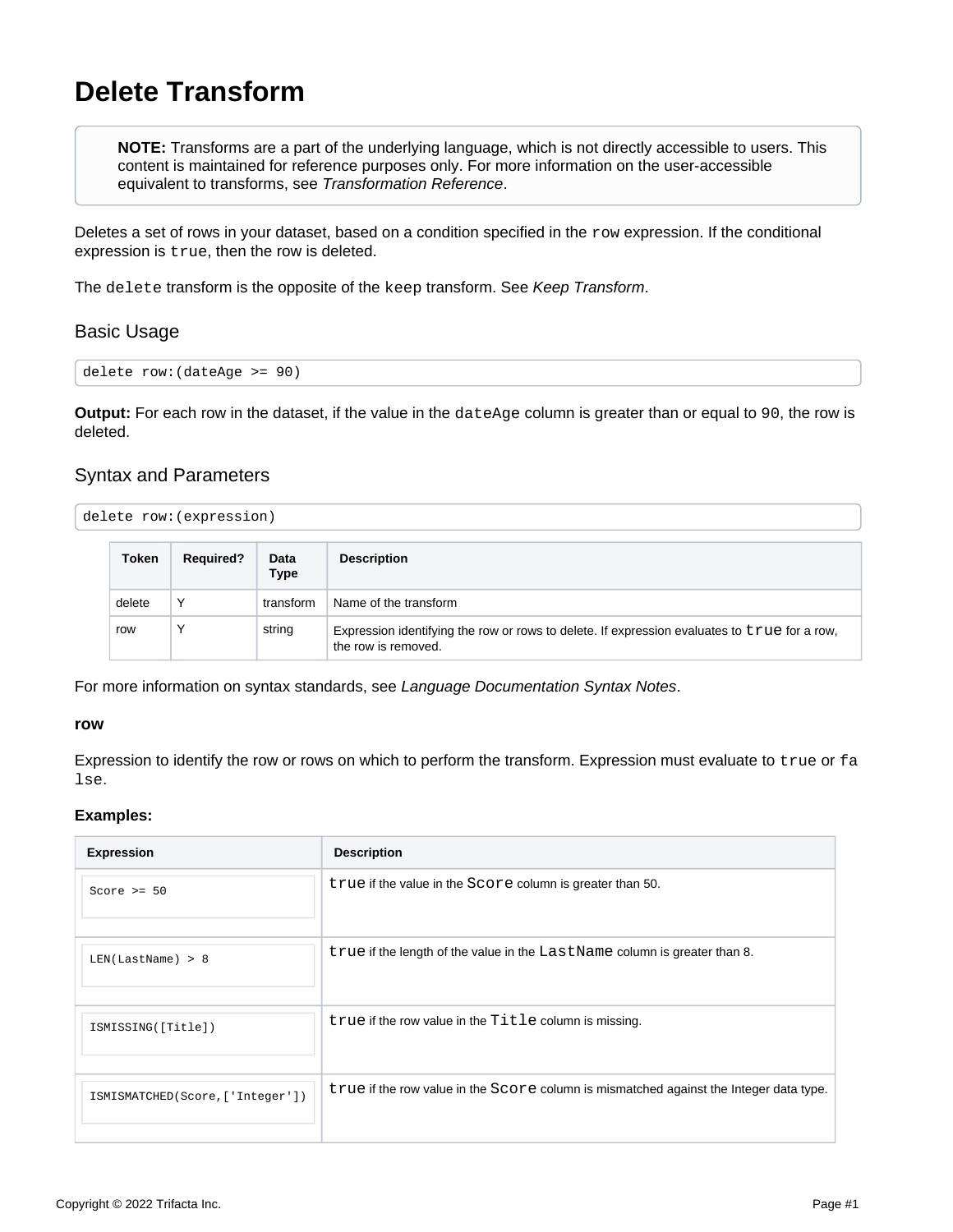## **Example:**

delete row: (lastContactDate < 01/01/2010 || status == 'Inactive')

**Output:** Deletes any row in the dataset where the lastContactDate is before January 1, 2010 or the status is Inactive.

#### **Usage Notes:**

| <b>Required?</b> | Data Type                                  |
|------------------|--------------------------------------------|
| Yes              | Expression that evaluates to true or false |

## Examples

**Tip:** For additional examples, see [Common Tasks](https://docs.trifacta.com/display/r082/Common+Tasks).

### **Example - Remove old products and keep new orders**

This examples illustrates how you can keep and delete rows from your dataset using the following transforms:

- $\bullet$  delete Deletes a set of rows as evaluated by the conditional expression in the row parameter. See [Delete Transform](#page-0-0).
- $\bullet$  keep Retains a set of rows as evaluated by the conditional expression in the  $_{\rm row}$  parameter. All other rows are deleted from the dataset. See [Keep Transform](https://docs.trifacta.com/display/r082/Keep+Transform).

## **Source:**

Your dataset includes the following order information. You want to edit your dataset so that:

- All orders for products that are no longer available are removed. These include the following product IDs: P 100, P101, P102, P103.
- All orders that were placed within the last 90 days are retained.

| OrderId | <b>OrderDate</b> | <b>Prodld</b>    | <b>ProductName</b> | <b>ProductColor</b> | Qty            | <b>OrderValue</b> |
|---------|------------------|------------------|--------------------|---------------------|----------------|-------------------|
| 1001    | 6/14/2015        | P <sub>100</sub> | Hat                | <b>Brown</b>        | 1              | 90                |
| 1002    | 1/15/2016        | P <sub>101</sub> | Hat                | <b>Black</b>        | $\overline{2}$ | 180               |
| 1003    | 11/11/2015       | P <sub>103</sub> | Sweater            | <b>Black</b>        | 3              | 255               |
| 1004    | 8/6/2015         | P <sub>105</sub> | Cardigan           | Red                 | 4              | 320               |
| 1005    | 7/29/2015        | P <sub>103</sub> | Sweeter            | <b>Black</b>        | 5              | 375               |
| 1006    | 12/1/2015        | P <sub>102</sub> | Pants              | White               | 6              | 420               |
| 1007    | 12/28/2015       | P <sub>107</sub> | T-shirt            | White               | $\overline{7}$ | 390               |
| 1008    | 1/15/2016        | P <sub>105</sub> | Cardigan           | Red                 | 8              | 420               |
| 1009    | 1/31/2016        | P <sub>108</sub> | Coat               | Navy                | 9              | 495               |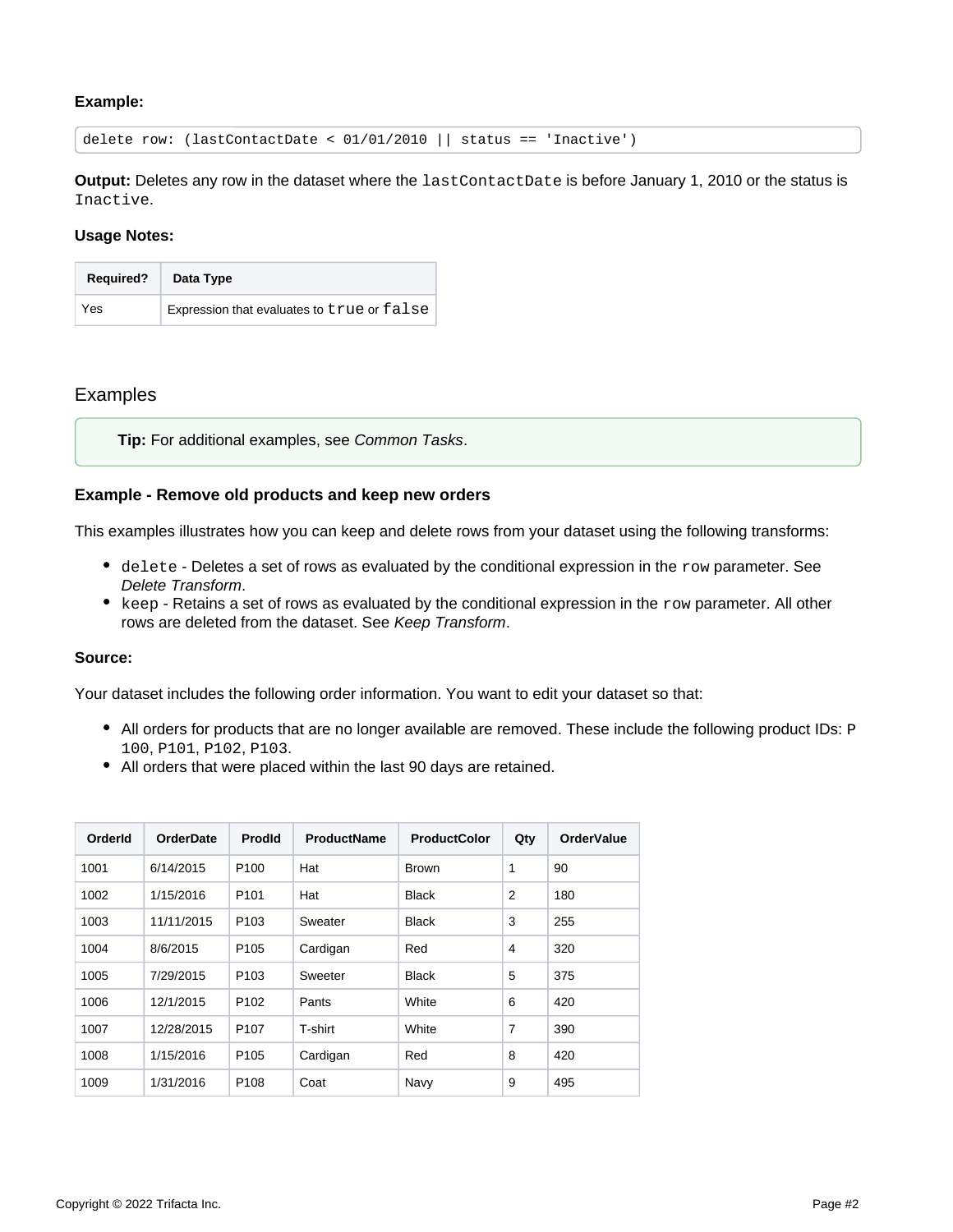# **Transformation:**

First, you remove the orders for old products. Since the set of products is relatively small, you can start first by adding the following:

**NOTE:** Just preview this transformation. Do not add it to your recipe yet.

| <b>Transformation Name</b>  | Filter rows          |
|-----------------------------|----------------------|
| <b>Parameter: Condition</b> | Custom formula       |
| Parameter: Type of formula  | Custom single        |
| <b>Parameter: Condition</b> | $(Produ == 'P100')$  |
| <b>Parameter: Action</b>    | Delete matching rows |

When this step is previewed, you should notice that the top row in the above table is highlighted for removal. Notice how the transformation relies on the ProdId value. If you look at the ProductName value, you might notice that there is a misspelling in one of the affected rows, so that column is not a good one for comparison purposes.

You can add the other product IDs to the transformation in the following expansion of the transformation, in which any row that has a matching ProdId value is removed:

| <b>Transformation</b><br><b>Name</b> | Filter rows                                                                           |
|--------------------------------------|---------------------------------------------------------------------------------------|
| Parameter:<br>Condition              | Custom formula                                                                        |
| Parameter: Type of<br>formula        | Custom single                                                                         |
| Parameter:<br><b>Condition</b>       | $(Product == 'P100'    Product == 'P101'    Product == 'P102'   $<br>$Prod = 'P103')$ |
| <b>Parameter: Action</b>             | Delete matching rows                                                                  |

When the above step is added to your recipe, you should see data that looks like the following:

| OrderId | <b>OrderDate</b> | <b>Prodld</b>    | <b>ProductName</b> | <b>ProductColor</b> | Qty | <b>OrderValue</b> |
|---------|------------------|------------------|--------------------|---------------------|-----|-------------------|
| 1004    | 8/6/2015         | P <sub>105</sub> | Cardigan           | Red                 | 4   | 320               |
| 1007    | 12/28/2015       | P <sub>107</sub> | T-shirt            | White               | 7   | 390               |
| 1008    | 1/15/2016        | P <sub>105</sub> | Cardigan           | Red                 | 8   | 420               |
| 1009    | 1/31/2016        | P <sub>108</sub> | Coat               | Navy                | 9   | 495               |

Now, you can filter out of the dataset orders that are older than 90 days. First, add a column with today's date:

| <b>Transformation Name</b> | 'New formula       |
|----------------------------|--------------------|
| Parameter: Formula type    | Single row formula |
| Parameter: Formula         | '2/25/16'          |